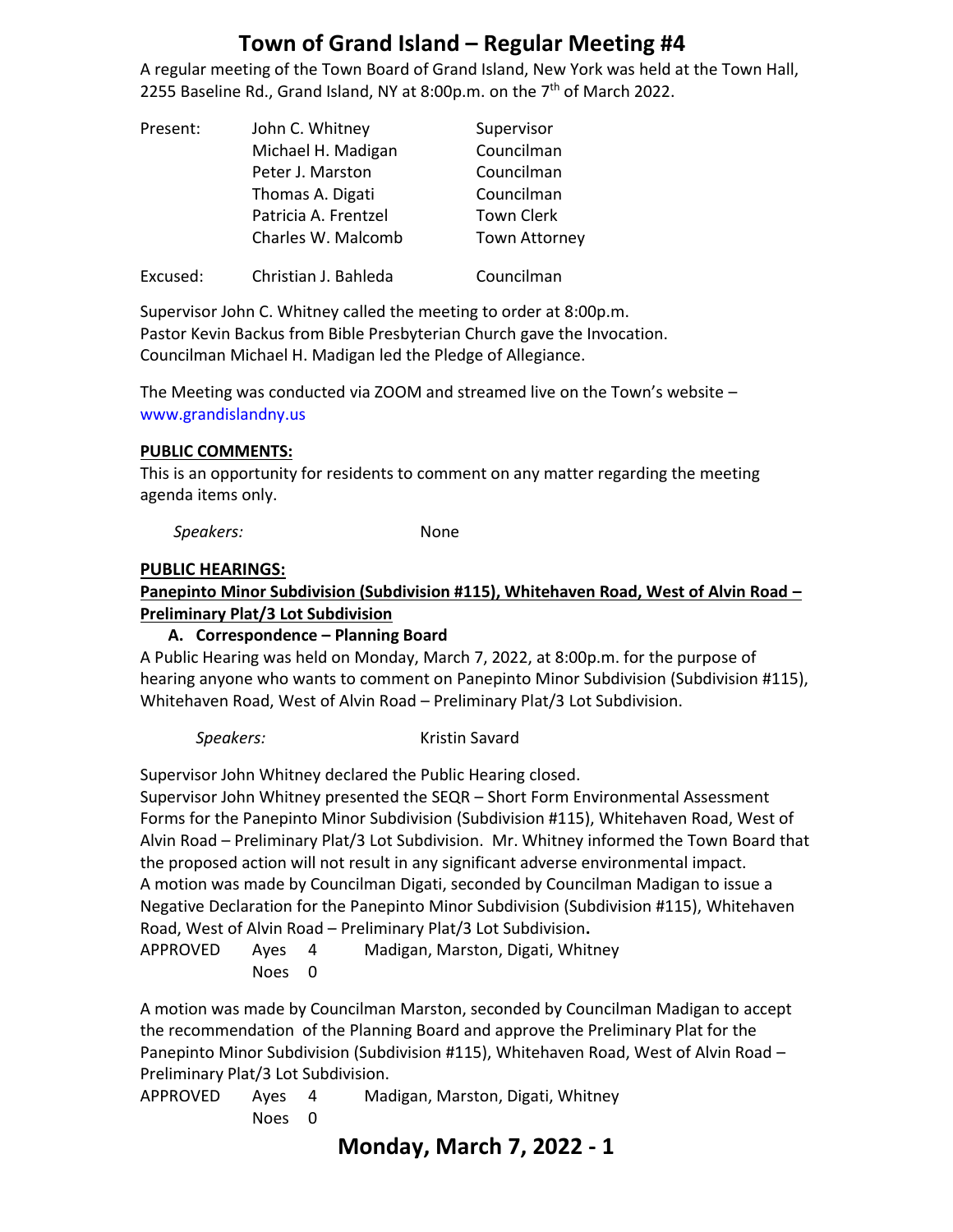### **Sandywood Circle Subdivision (Subdivision #116), Huth Road, East of Autumnwood Drive – Preliminary Plat/17 Lot Subdivision**

## **A. Correspondence – Planning Board**

A Public Hearing was held on Monday, March 7, 2022, at 8:00p.m. for the purpose of hearing anyone who wants to comment on Sandywood Circle Subdivision (Subdivision #116), Huth Road, East of Autumnwood Drive – Preliminary Plat/17 Lot Subdivision.

 *Speakers:* Matt Zarbo, John & Jeri Kackmann, Arthur Evans, Monique Corrao, Gary Groat, Robbyn Drake

Supervisor John Whitney declared the Public Hearing closed.

Supervisor John Whitney presented the SEQR – Short Form Environmental Assessment Forms for the Sandywood Circle Subdivision (Subdivision #116), Huth Road, East of Autumnwood Drive – Preliminary Plat/17 Lot Subdivision. Mr. Whitney informed the Town Board that the proposed action will not result in any significant adverse environmental impact.

A motion was made by Councilman Marston, seconded by Councilman Digati to issue a Negative Declaration for

APPROVED Ayes 4 Madigan, Marston, Digati, Whitney Noes 0

## **MINUTES:**

A motion was made by Councilman Marston, seconded by Councilman Digati to Minutes of Workshop Meeting #6, February 7, 2022, Minutes of Regular Meeting #3, February 7, 2022, and Minutes of Workshop Meeting #7, February 18, 2022

APPROVED Ayes 4 Madigan, Marston, Digati, Whitney Noes 0

## **CONSENT AGENDA:**

- 1. Meeting Minutes Board of Architectural Review December 21, 2021, and January 18, 2022
- 2. Golden Age Center Facility Usage November 2021, December 2021, and January 2022
- 3. Meeting Minutes Zoning Board of Appeals January 6, 2022
- 4. Meeting Minutes Planning Board January 10, 2022
- 5. Building Permits Issued February 2022
- 6. Meeting Minutes Long Range Planning Committee December 3, 2020, January 7, February 4, March 4, April 1, May 6, June 3, August 5, October 14 and December 2, 2021, and January 25, 2022

A motion was made by Councilman Madigan, seconded by Councilman Digati to approve the consent agenda as distributed.

APPROVED Ayes 4 Madigan, Marston, Digati, Whitney Noes 0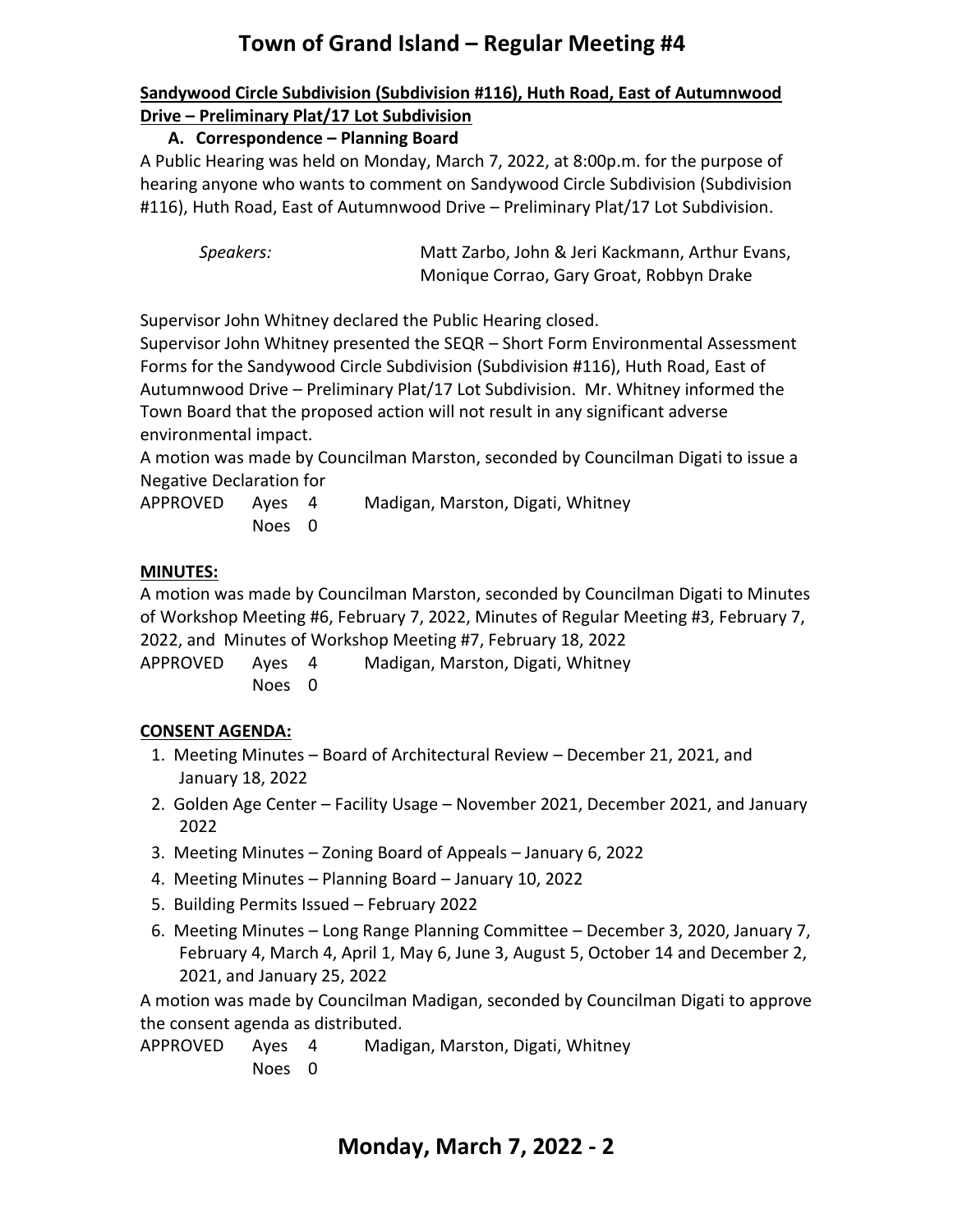# **COMMUNICATIONS –TOWN BOARD:**

**SUPERVISOR JOHN C. WHITNEY:**

### **Resignation – Long Range Planning Committee**

A motion was made by Councilman Digati, seconded by Councilman Marston to accept the resignation of Dr. Martha Ludwig from the Long Range Planning Committee with regret. A certificate of appreciation will be sent to Dr. Ludwig.

APPROVED Ayes 4 Madigan, Marston, Digati, Whitney Noes 0

### **Resignation – Technology Advisory Board**

A motion was made by Councilman Madigan, seconded by Councilman Marston to accept the resignation of Ryan McDonell from the Technology Advisory Board with regret. A certificate of appreciation will be sent to Mr. McDonell. APPROVED Ayes 4 Madigan, Marston, Digati, Whitney Noes 0

### **Authorize Supervisor to Sign Letter to NYS DOT – 2022 Modifications**

A motion was made by Councilman Madigan, seconded by Councilman Digati to authorize the Supervisor to sign a letter to the NYS DOT requesting the DOT to investigate methods of traffic calming, possible lane width reduction and the installation of clearly designated and protected bike lane on Grand Island Boulevard (NYS DOT Rte. 324) between Whitehaven and Baseline Roads.

| APPROVED Ayes 4 |        | Madigan, Marston, Digati, Whitney |
|-----------------|--------|-----------------------------------|
|                 | Noes 0 |                                   |

## **Review and Readopt – Grand Island Safety & Health Program**

The Safety Committee reviewed and made recommendations for revisions and updates that in its opinion meets the needs of the Town.

A motion was made by Councilman Madigan, seconded by Councilman Digati to accept the recommendation of the Safety Committee and approve the updated Grand Island Safety& Health Program.

APPROVED Ayes 4 Madigan, Marston, Digati, Whitney Noes 0

### **COMMUNICATIONS – OTHER TOWN OFFICIALS:**

### **DEPARTMENT OF ENGINEERING & WATER RESOURCES – ROBERT H. WESTFALL: Resolution for Referral to Planning Board – Detailed Plan and Preliminary Plat Applications – Southpointe PDD**

A motion was made by Councilman Marston, seconded by Councilman Digati to adopt the resolution referring the Detailed Plan and Preliminary Plat Applications – Southpointe PDD to the Planning Board as follows: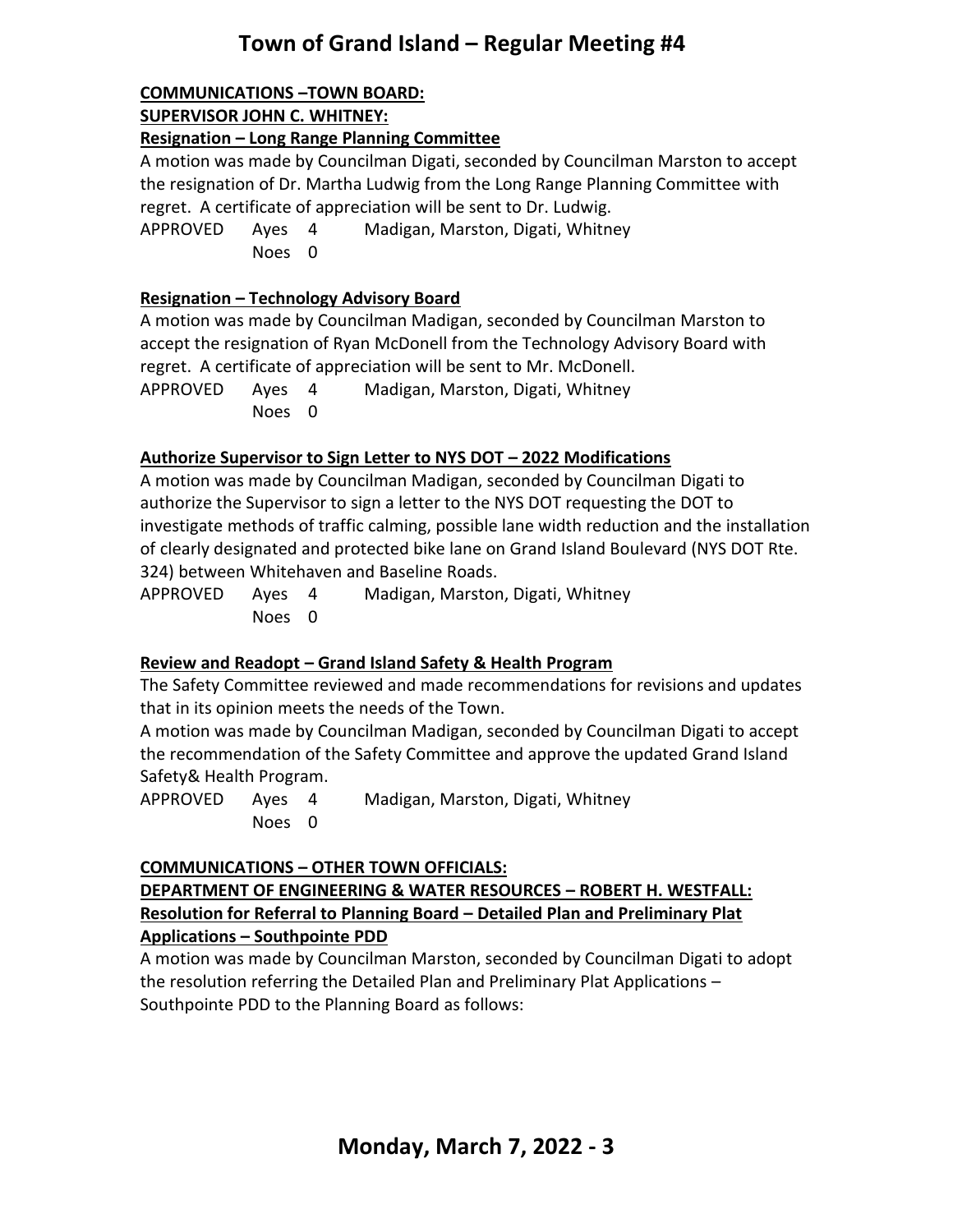RESOLUTION TO REFER THE DETAILED PLAN SUBMITTED BY ASSOCIATED GRAND ISLAND LLC FOR THE ADULT LIFESTYLE PLANNED UNIT DEVELOPMENT AT SOUTHPOINTE TO THE TOWN PLANNING BOARD AND THE ERIE COUNTY DEPARTMENT OF ENVIRONMENT AND PLANNING

WHEREAS, Associated Grand Island LLC (the "Applicant") owns 284+/- acres of property located west of the New York State Thruway, designated on the Tax Map of the Town of the Town of Grand Island as parcel Nos. 51.00-1-1, 51.00-1-2, 51.00-1-3 and 51.00-1-4 (the "Site"); and

WHEREAS, the Town Board of the Town of Grand Island (the "Town Board") previously approved an application with the Town Board: (i) to change the District Classification of and Zoning Map for the Site and (ii) to create a new sewer district for the Site in connection with a project denominated as the "Adult Lifestyle Planned Unit Development at Southpointe (Open Space Preservation Alternative)" (collectively the "Proposed Action"); and

WHEREAS, on June 15, 1998 the Town Board adopted a resolution, with certain conditions and limitations: approving (i) the rezoning of the northern 179.57 acres of the Site from R1A to R1B and then to Planned Unit Development ("PUD"); (ii) the creation of Sanitary Sewer District No. 7 encompassing the same 179.57 acres; and (iii) the development's Master Plan (the "Southpointe Master Plan"); and

WHEREAS, the Town Board adopted and made effective an updated Zoning Code (the "2004 Zoning Code Update") including changes to the "Zoning Map of the Town of Grand Island" on July 19, 2004, which established the "Planned Development District" (PDD), replacing the PUD designation; and

WHEREAS, on October 5, 2020, the Town Board approved, with conditions (the "Approval Resolution"), the Second Revised Development Concept Plan (the "Concept Plan") for the Site; and

WHEREAS, in furtherance of the Concept Plan and as required by the Approval Resolution, the Applicant has filed with the Clerk of the Town of Grand Island measures satisfactory to the Town Board to preserve in perpetuity (a) the undisturbed State and Federally designated wetlands on the Site; (b) the 4.72 acres of non-jurisdictional upland adjacent to the existing 100-foot adjacent area; and (c) the 108.72 acres of wetland and upland as described in the Wetland Mitigation Plan dated November 30, 2017; and

WHEREAS, in furtherance of the Concept Plan and as required by the Approval Resolution, the Applicant has submitted a plan for the construction of the recreation path, and, after approval by the Town Board, has constructed the same.

NOW, THEREFORE, BE IT RESOLVED BY THE TOWN BOARD OF THE TOWN OF GRAND ISLAND

- 1. That the Detailed Plan is hereby referred to the Town Planning Board and the Erie County Department of Environment and Planning.
- 2. Pursuant to the Town Zoning Code, the Town Planning Board shall examine whether there is substantial conformity between the Concept Plan and the Detailed Plan, whether the Detailed Plan is in all other respects complete and in compliance with any conditions imposed by the Approval Resolution and the provisions of Town Zoning Code.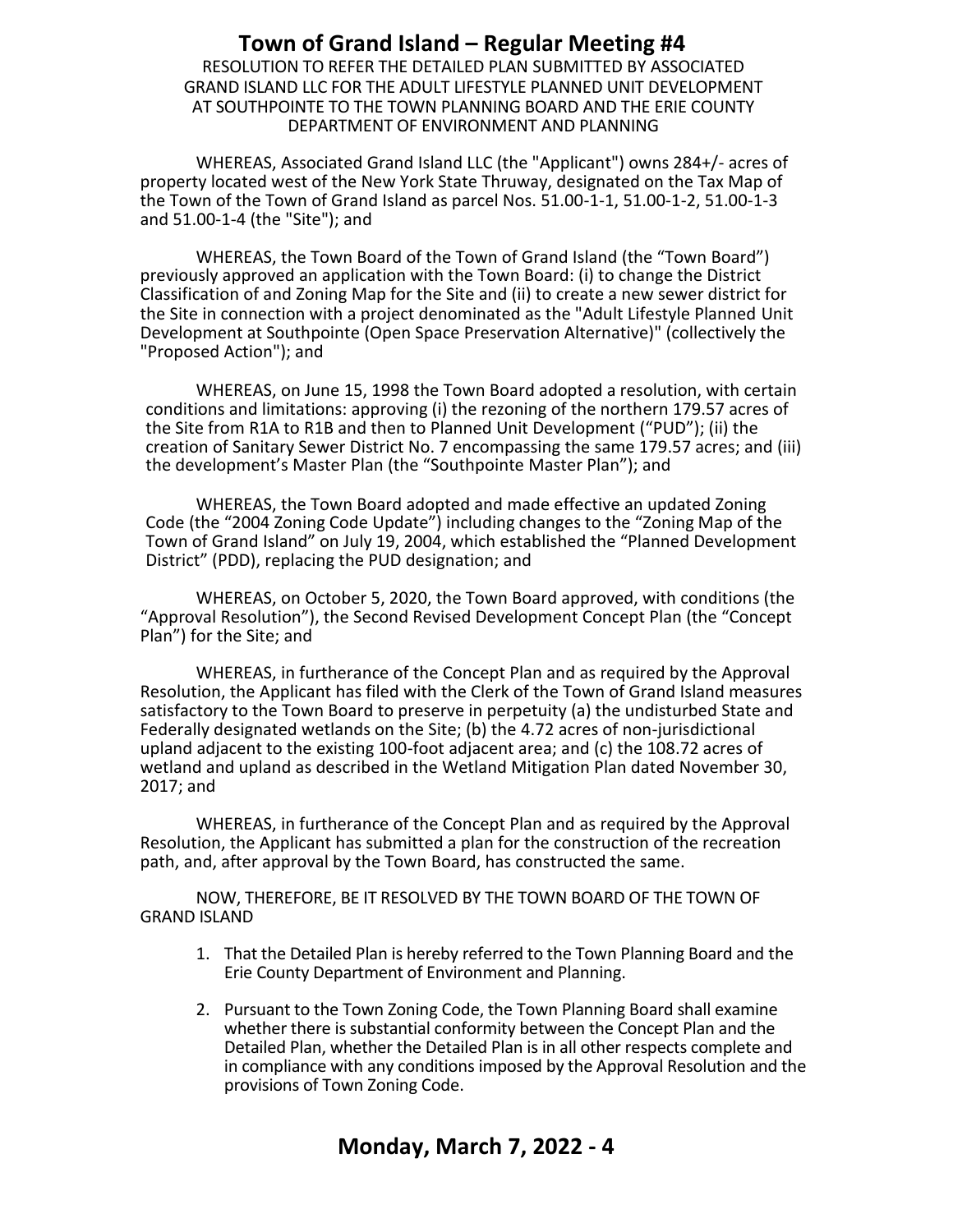- 3. Further, the Town Planning Board shall review the Preliminary Plats submitted as part of the Detailed Plan in accordance with Chapter 327 of the Town Code.
- 4. Further, in accordance with the Approval Resolution, the Town Planning Board shall confirm that the Detailed Plan a) reflects and depicts any and all State and Federally designated wetlands consistent with the Concept Plan, b) that the Detailed Plan complies with the open space corridor, greenbelt, walking trail and bicycle path requirements consistent with the Town of Grand Island Parks, Recreation and Open Space Plan, c) that the Detailed Plan provides for dedication to the Town of Grand Island all water, sewer, and other utilities that are required to be dedicated in accordance with the regulations of the Town of Grand Island, and d) that the entrances to the PDD at Southpointe from Staley Road and from Baseline Road shall be in the general vicinity of the entrances shown on the Southpointe Master Plan, subject to approval of the Town of Grand Island for the Staley Road entrance and the County of Erie Highway Department for the Baseline Road entrance.
- 5. This Resolution shall be effective immediately.

APPROVED Ayes 4 Madigan, Marston, Digati, Whitney Noes 0

### **Town Hall HVAC – Change Order No. 1 – Job # M-69-2019**

Change Order No.1 is for the re-insulation of the hot water supply and return piping that was temporarily insulated in the boiler room as a result of the asbestos abatement project. The total change to Concept Construction's contract is \$2,846. The bond amount is sufficient to cover the increase in the contract amount.

The Town Engineer recommends that Change Order No. 1 be approved with an increase of \$2,846 to Greater Niagara Mechanical's awarded contract amount.

A motion was made by Councilman Digati, seconded by Councilman Marston to approve Change Order No.  $1 -$  Job # M-69-2019 in the amount of \$2,846.00.

APPROVED Ayes 4 Madigan, Marston, Digati, Whitney Noes 0

### **Adopt Resolution – Erie County Hazard Mitigation Plan Update**

A motion was made by Councilman Madigan, seconded by Councilman Digati to table the Erie County Hazard Mitigation Plan Update for further review.

APPROVED Ayes 4 Madigan, Marston, Digati, Whitney Noes 0

#### **Amend Preliminary Plat – Island Meadows Subdivision, Phase 3 (Subdivision #4.3) – Set Public Hearing**

A motion was made by Councilman Marston, seconded by Councilman Madigan to set a Public Hearing for Monday, March 21, 2022, at 8:00p.m. to hear anyone who wants to comment on the proposed amended Preliminary Plat – Island Meadows Subdivision, Phase 3 (Subdivision #4.3).

| APPROVED Ayes 4 |        | Madigan, Marston, Digati, Whitney |
|-----------------|--------|-----------------------------------|
|                 | Noes 0 |                                   |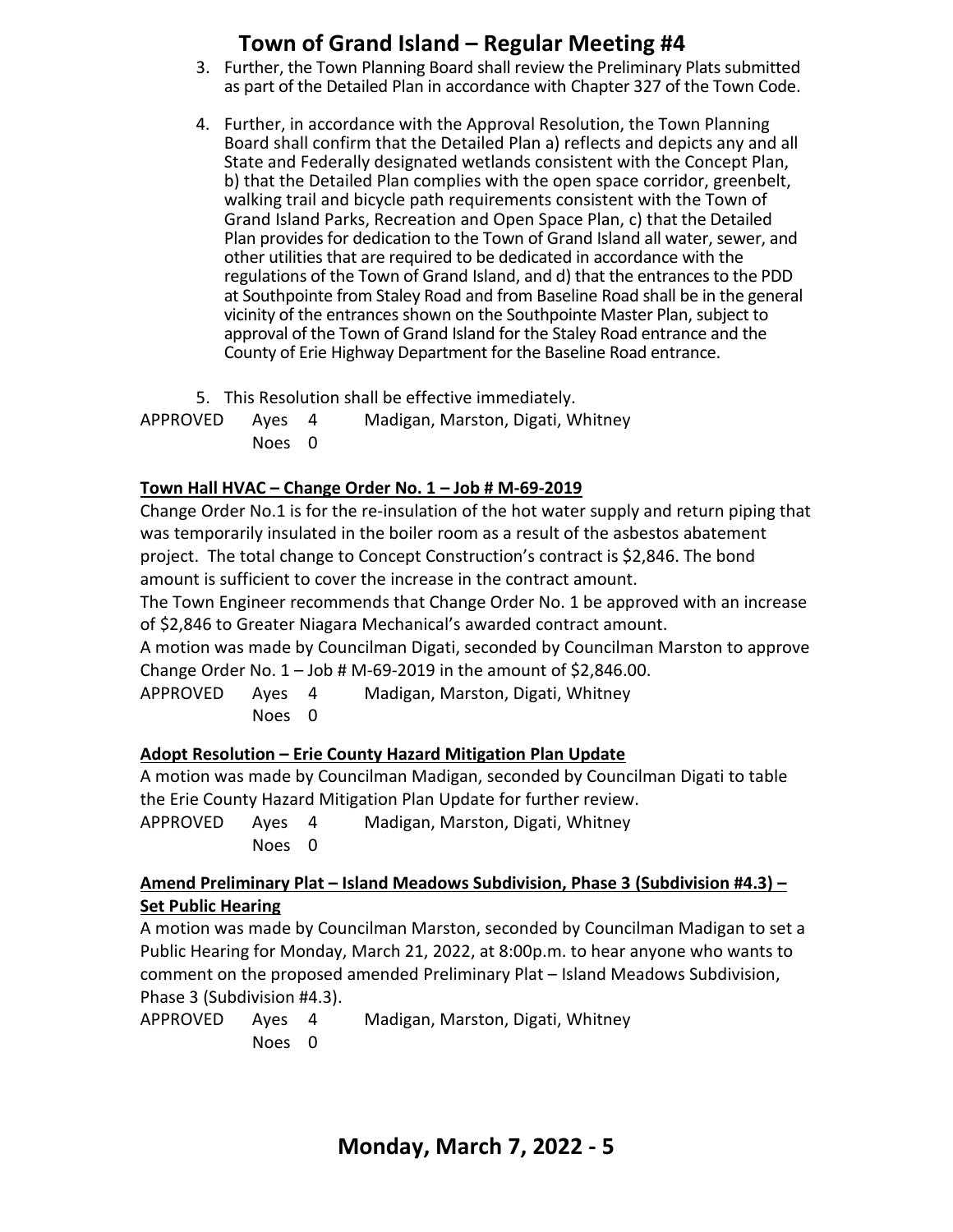## **Town of Grand Island – Regular Meeting #4 NYSDOT Baseline Road Handicapped Accessible Sidewalk Project – PIN 5763.46 Comptrollers Contract #D036485 – Job # M229 – Award Contract**

Town Engineer Robert Westfall reported that on February 23, 2022, the following bids were received for the Baseline Road Handicapped Accessible Sidewalk Project:

| Contractor                      | Total Bid included |
|---------------------------------|--------------------|
| <b>Millennium Construction</b>  | \$292,711.00       |
| Scott Lawn Yard                 | 356,948.00         |
| <b>McClendon Asphalt Paving</b> | 384,094.00         |
| <b>North Spur Construction</b>  | 392,314.37         |
| Roman Construction Dev Corp     | 473,684.00         |

After careful review of the bids, Mr. Westfall recommends award to Millennium Construction in the amount of \$292,711.00.

A motion was made by Councilman Digati, seconded by Councilman Marston to accept the recommendation of the Town Engineer and award the contract for NYSDOT Baseline Road Handicapped Accessible Sidewalk Project – PIN 5763.46 Comptrollers Contract #D036485 – Job # M229 to Millennium Construction in the amount of \$292,711.00. APPROVED Ayes 4 Madigan, Marston, Digati, Whitney

Noes 0

### **Town of Grand Island Baseline Road Handicapped Accessible Sidewalk Project – NYSDOT PIN 5763.46 – Job # M229 – Authorize Additional Professional Services**

A motion was made by Councilman Madigan, seconded by Councilman Marston to authorize the Supervisor to sign the proposal from CHA amending the existing Professional Services Agreement to include construction inspection services related to the Town of Grand Island Baseline Road Handicapped Accessible Sidewalk Project – NYSDOT PIN 5763.46 – Job # M229 in an amount not to exceed \$64,671.00. APPROVED Ayes 4 Madigan, Marston, Digati, Whitney

Noes 0

**Local Law Intro #11 of 2021 – Rezoning Portion of SBL #38.11-2-6.11, Whitehaven Road – B-1 to R-2**

## **A. REVISED Rezone Request – Refer to Planning Board**

A motion was made by Councilman Marston, seconded by Councilman Digati to refer Local Law Intro #11 of 2021 – Rezoning Portion of SBL #38.11-2-6.11, Whitehaven Road – B-1 to R-2 to the Planning Board for further review and recommendation.

APPROVED Ayes 4 Madigan, Marston, Digati, Whitney Noes 0

### **Final Plat Approval – Panepinto Minor Subdivision (Subdivision #115), Whitehaven Road, West of Alvin Road**

A motion was made by Councilman Marston, seconded by Councilman Digati to grant Final Plat Approval for Panepinto Minor Subdivision (Subdivision #115), Whitehaven Road, West of Alvin Road.

| APPROVED Aves |        | Madigan, Marston, Digati, Whitney |
|---------------|--------|-----------------------------------|
|               | Noes 0 |                                   |

## **Monday, March 7, 2022 - 6**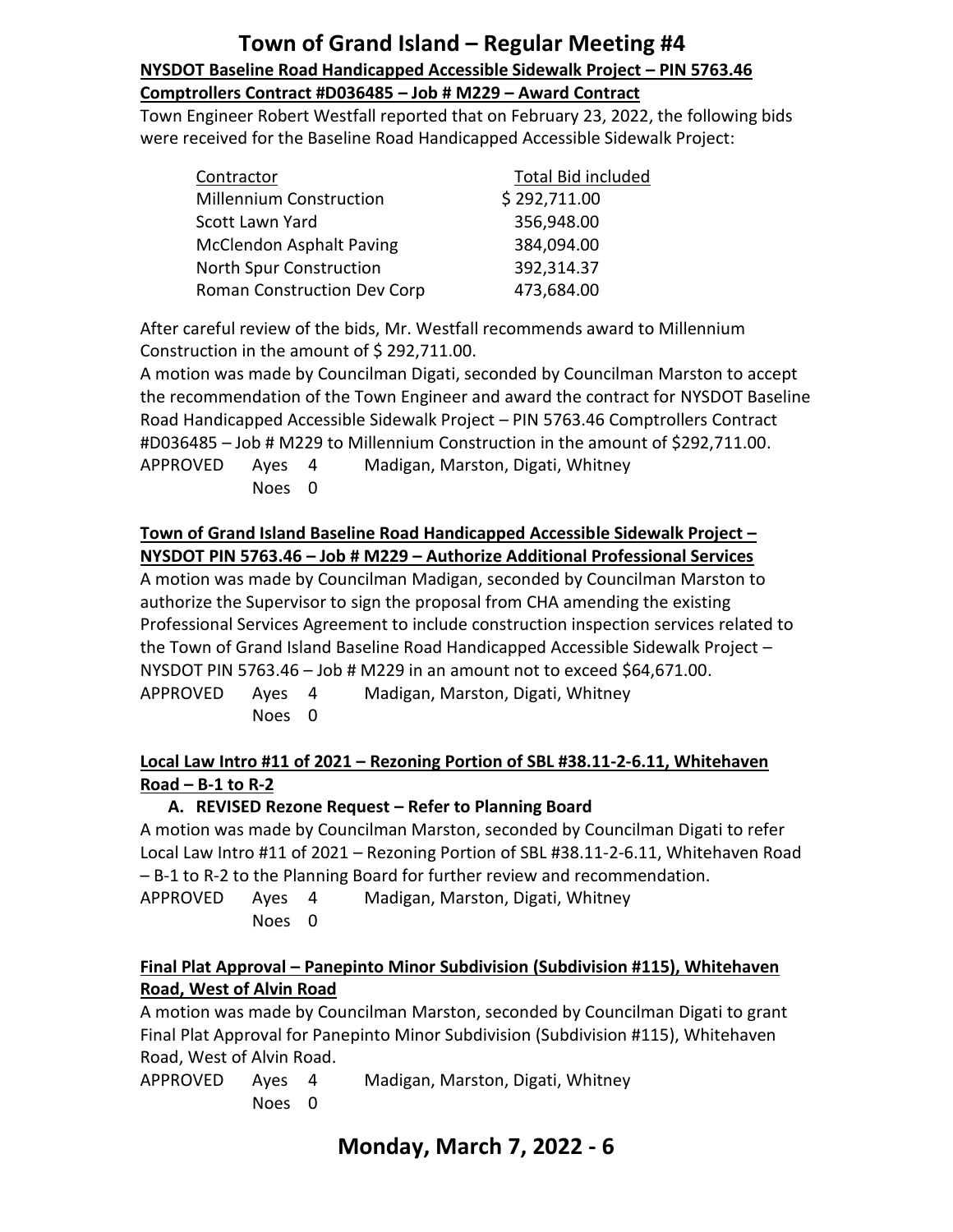#### **Local Law Intro #6 of 2021 – Rezoning SBL #37.03-1-21.11, 37.03-1-61, 37.03-1-13.111 (Rivertown) – Grand Island Boulevard and Baseline Road – R-3, R1D, CBD to PDD (Application)**

A motion was made by Councilman Madigan, seconded by Councilman Digati to direct the Town Attorney to draft a letter to the developer requesting further clarification on the project and the Town Board will request a future workshop with the developers to discuss.

APPROVED Ayes 4 Madigan, Marston, Digati, Whitney Noes 0

#### **TOWN ACCOUNTANT – PAMELA BARTON:**

#### **Driving School**

A motion was made by Councilman Digati, seconded by Councilman Madigan to authorize the payment of \$24.00 (twenty-four dollars) per Town of Grand Island employee who participates in the six-hour Defensive Driving Classes during May 2022 and to allow employees to attend class during normal work hours.

APPROVED Ayes 4 Madigan, Marston, Digati, Whitney Noes 0

### **2021 Budget Amendment/Transfers**

A motion was made by Councilman Digati, seconded by Councilman Marston to approve the following Budget Transfers and Budget Amendments for the year ended 12/31/2021:

#### General Fund Transfers:

| <b>DEPT</b>                    | <b>ACCOUNT NAME</b>     | <b>ACCOUNT NUMBER</b> | TRF NEEDED  | FROM A/C                |             | FROM DIFFERENT DEPT            | <b>EXPLANATION</b>     |
|--------------------------------|-------------------------|-----------------------|-------------|-------------------------|-------------|--------------------------------|------------------------|
| LAW OFFICE                     | <b>PROF SVCS</b>        | 001-1420-0409         | 10.000.00   | 001-1990-0475           | 10.000.00   | CONTINGENCY                    | <b>EXCEEDED BUDGET</b> |
| <b>HWY SUP</b>                 | REP & MAINT - BLDG & GR | 001-5132-0422         | 6.000.00    | 001-1990-0475           |             | 6.000.00 CONTINGENCY           | <b>EXCEEDED BUDGET</b> |
|                                | <b>TREE REMOVAL</b>     | 001-8560-0429         |             | 16.410.00 001-9060-0800 |             | 16.410.00 EMP BENE-MEDICAL INS | <b>EXCEEDED BUDGET</b> |
| <b>SIDEWALKS</b>               | <b>EQUIPMENT</b>        | 001-5410-0200         |             | 1.595.00 001-5410-0449  |             | 1.595.00 TRF BETWEEN A/CS      | <b>EXCEEDED BUDGET</b> |
| <b>COMM ON ECON DEV</b>        | <b>PROF SVCS</b>        | 001-6989-0409         |             | 6.205.00 001-9060-0800  |             | 6.205.00 EMP BENE-MEDICAL INS  | <b>EXCEEDED BUDGET</b> |
| <b>RECREATION</b>              | REP & MAINT - BLDG & GR | 001-7020-0422         | 15.000.00   | $ 001 - 7020 - 0100 $   |             | 15,000,00 TRF BETWEEN A/CS     | <b>EXCEEDED BUDGET</b> |
| <b>PARKS &amp; PLAYGROUNDS</b> | <b>EQUIPMENT</b>        | 001-7110-0200         | 800.00      | 001-7110-0100           |             | 800.00 TRF BETWEEN A/CS        | <b>EXCEEDED BUDGET</b> |
| AG & FARMLAND                  | <b>PROF SVCS</b>        | 001-8023-0409         | 1.000.00    | 001-1990-0475           |             | 1.000.00 CONTINGENCY           | <b>EXCEEDED BUDGET</b> |
|                                |                         |                       | \$57,010.00 |                         | \$57,010.00 |                                |                        |

#### Highway:

| DEPT              | ACCOUNT NAME                    | ACCOUNT NUMBER TRE NEEDED. |             | FROM A/C                |             | <b>FROM DIFFERENT DEPT EXPLANATION</b>        |                        |
|-------------------|---------------------------------|----------------------------|-------------|-------------------------|-------------|-----------------------------------------------|------------------------|
| HWY-GEN'L REPAIRS | ROAD WORK                       | 002-5110-0428              |             | 25.000.00 002-5142-0442 |             | 25,000,00 SNOW - MAINT SPPLS LEXCEEDED BUDGET |                        |
| MISC B&W          | PERS SVCS-REG PAY 002-5140-0100 |                            |             | 30.000.00 002-5142-0102 |             | 30,000,00 SNOW - PERS SVCS                    | <b>EXCEEDED BUDGET</b> |
|                   |                                 | TOTALS                     | \$55,000,00 |                         | \$55,000,00 |                                               |                        |

Sewer:

| <b>DEPT</b>          | ACCOUNT NAME                 | ACCOUNT NUMBER TRE NEEDED |           | FROM A/C                |           | FROM DIFFERENT DEPT              | <b>EXPLANATION</b>   |
|----------------------|------------------------------|---------------------------|-----------|-------------------------|-----------|----------------------------------|----------------------|
| <b>SEWER O&amp;M</b> | <b>REP &amp; MAINT EQUIP</b> | 003-8130-0421             |           | 30.000.00 003-9060-0800 |           | 30,000,00 EMP BENE - MEDICAL INS | <b>EXCEED BUDGET</b> |
|                      |                              | TOTALS                    | 30.000.00 |                         | 30,000,00 |                                  |                      |

#### Water Fund Amendments:

#### 004-0004-2140

|                 |             |     | Increase Revenue Appropriation - Metered Water Sales    | \$140,000 |
|-----------------|-------------|-----|---------------------------------------------------------|-----------|
| 004-8320-0441   |             |     |                                                         |           |
|                 |             |     | Increase Expenditure Appropriation - Niagara City Water | \$80,000  |
| 004-8320-0422   |             |     |                                                         |           |
|                 |             |     | Increase Expenditure Appropriation - Rep & Maint B&G    | \$60,000  |
| <b>APPROVED</b> | Ayes        | -4  | Madigan, Marston, Digati, Whitney                       |           |
|                 | <b>Noes</b> | - 0 |                                                         |           |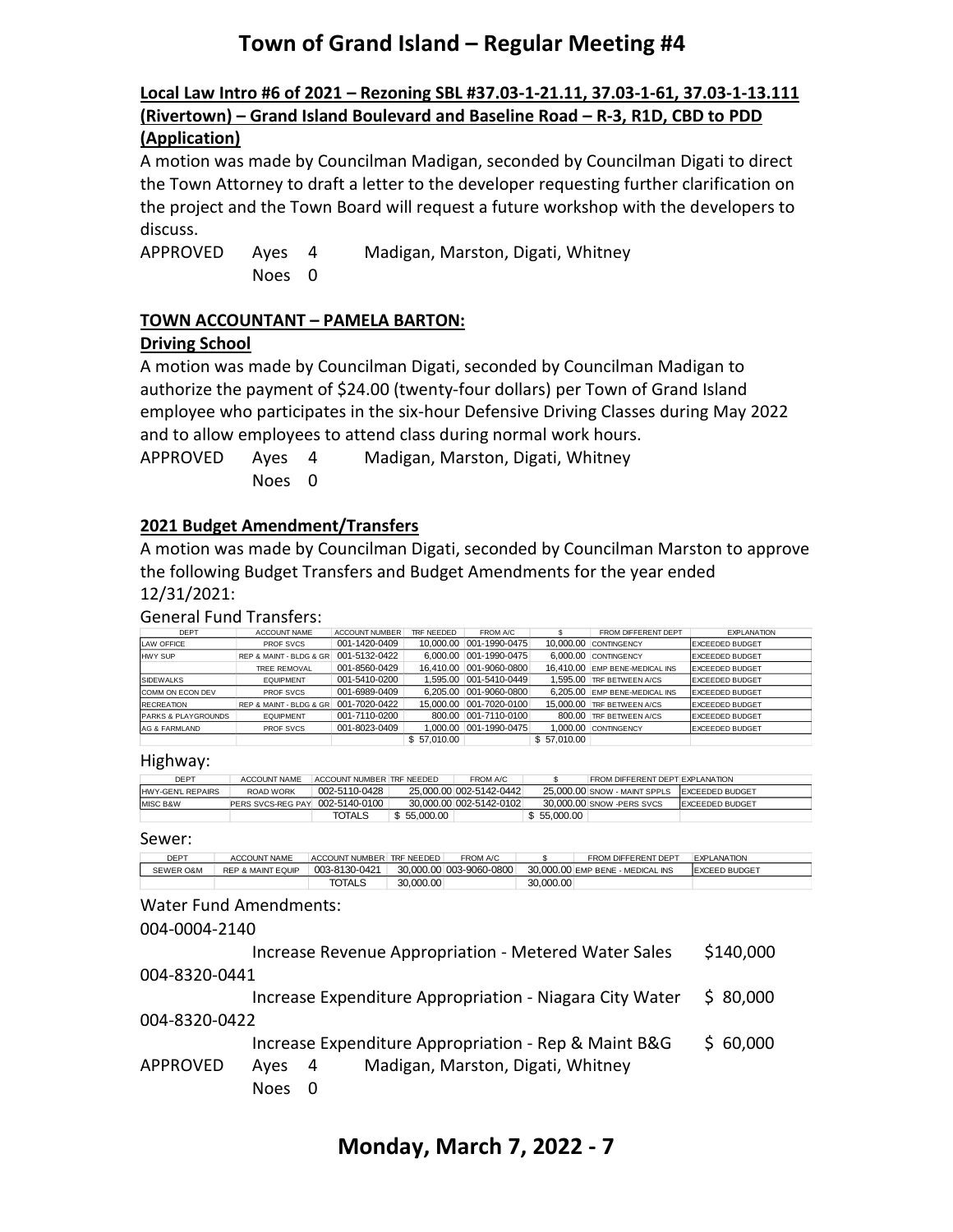## **Town of Grand Island – Regular Meeting #4 Appointment – Senior Account Clerk Typist**

A motion was made by Councilman Digati, seconded by Councilman Madigan to approve the hire of Sarah Voak, Full-time Senior Account Clerk Typist, effective March 8, 2022, Grade 6 – Start \$22.78/hr. per CSEA contract, provisional until the requirements of Erie County Civil Service are met at which time the position would be permanent. Hiring is subject to the completion of the necessary pre-employment paperwork.

APPROVED Ayes 4 Madigan, Marston, Digati, Whitney Noes 0

## **Grand Island Fire Company – Length of Service Awards**

As required per GML 219-a, the Town Board is required to review the list of firefighters who have qualified to receive their 2021 Service Award and approved the final certification. The list is also posted at the GI Fire Hall for at least 30 days for review by members.

A motion was made by Councilman Marston, seconded by Councilman Digati to submit the names to the Accounting Department and approve the payment for the 53 GIFC firefighters who have qualified to receive their 2021 Service Award.

APPROVED Ayes 3 Marston, Digati, Whitney

Noes 0

Abstain 1 Madigan

## **CODE ENFORCEMENT OFFICE:**

## **Bush Road Conservation Easement Violations**

The Town's Supervisor received a letter from the WNY Land Conservancy regarding instances of neighbors of conservation property depositing trash on the property. According to Town Code Chapter 121, for Conservation Easements, Section 121-9 the authority to enforce violations is by the Town Board.

A motion was made by Councilman Madigan, seconded by Councilman Digati to authorize the Code Enforcement Office to send the owners of the neighboring parcels a violation letter requesting the removal of the items from Town property.

APPROVED Ayes 4 Madigan, Marston, Digati, Whitney Noes 0

## **Authorize Supervisor to Sign Quote – Software Upgrade for Departments**

A motion was made by Councilman Madigan, seconded by Councilman Digati to table the request for software upgrades for departments.

APPROVED Ayes 4 Madigan, Marston, Digati, Whitney Noes 0

#### **Triple S Development, LLC, 195 Industrial Drive Exception to Subdivision Regulations, Request to Split Parcel – SBL #51.10-1-40.11, 1815 Love Road**

A motion was made by Councilman Marston, seconded by Councilman Digati to grant Exception to Subdivision Regulations for splitting a parcel located at 1815 Love Road (SBL #51.10-1-40.11), subject to payment of recreation fees and paperwork being filed with the Erie County Clerk's office.

APPROVED Ayes 4 Madigan, Marston, Digati, Whitney Noes 0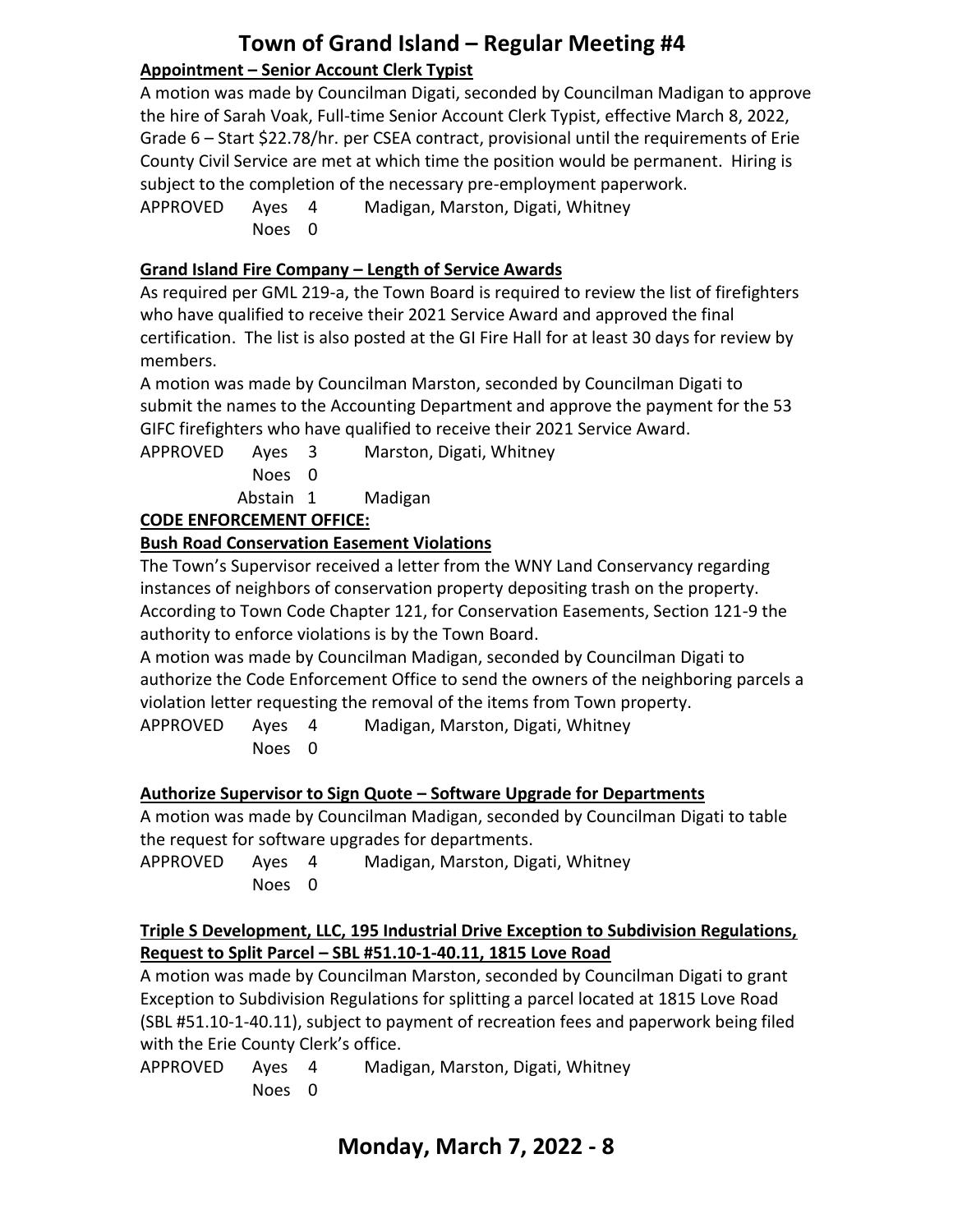## **Town of Grand Island – Regular Meeting #4 RECREATION SUPERVISOR – SENIOR CITIZENS – JENNIFER MENTER:**

#### **Part-time Hire Correction**

A motion was made by Councilman Marston, seconded by Councilman Madigan to approve hiring of Cathy Moore, Part-time Recreation Attendant, effective February 8, 2022, Grade 1, Step A \$15.23/hr., subject to the completion of the necessary preemployment paperwork.

APPROVED Ayes 4 Madigan, Marston, Digati, Whitney Noes 0

#### **Resignation – Golden Age Center**

A motion was made by Councilman Marston, seconded by Councilman Digati to accept the resignation of Christine Ryan, Recreation Attendant, effective March 7, 2022, with regret. A certificate of appreciation will be sent to Ms. Ryan.

APPROVED Ayes 4 Madigan, Marston, Digati, Whitney Noes 0

#### **REPORT OF THE AUDIT COMMITTEE:**

A motion was made by Councilman Digati, seconded by Councilman Madigan to pay

| Vouchers #137585 - #137704 |      |              |                                   |
|----------------------------|------|--------------|-----------------------------------|
| General                    |      | \$116,192.94 |                                   |
| Highway                    |      | \$71,710.56  |                                   |
| Sewer                      |      | \$21,339.28  |                                   |
| Water                      |      | \$20,136.99  |                                   |
| Capital                    |      | \$96,180.00  |                                   |
| Garbage                    |      | \$136,733.62 |                                   |
| Total                      |      | \$462,293.39 |                                   |
| <b>APPROVED</b>            | Ayes | 4            | Madigan, Marston, Digati, Whitney |
|                            | Noes | 0            |                                   |

#### **SUSPEND THE RULES:**

A motion was made by Councilman Marston, seconded by Councilman Digati to Suspend the Rule to consider a resolution declaring the Town Board's intent to act as Lead Agency under SEQR for the Site Plan for Proposed Retail Facility – Portion of 1815 Love Road.

APPROVED Ayes 4 Madigan, Marston, Digati, Whitney Noes 0

#### **Declare Lead Agency – SEQR – Site Plan for Proposed Retail Facility – Portion of 1815 Love Road**

A motion was made by Councilman Madigan, seconded by Councilman Marston to declare the Town Board to declare its intent to be Lead Agency under SEQR for the Site Plan for Proposed Retail Facility – Portion of 1815 Love Road.

APPROVED Ayes 4 Madigan, Marston, Digati, Whitney Noes 0

#### **SUSPEND THE RULES:**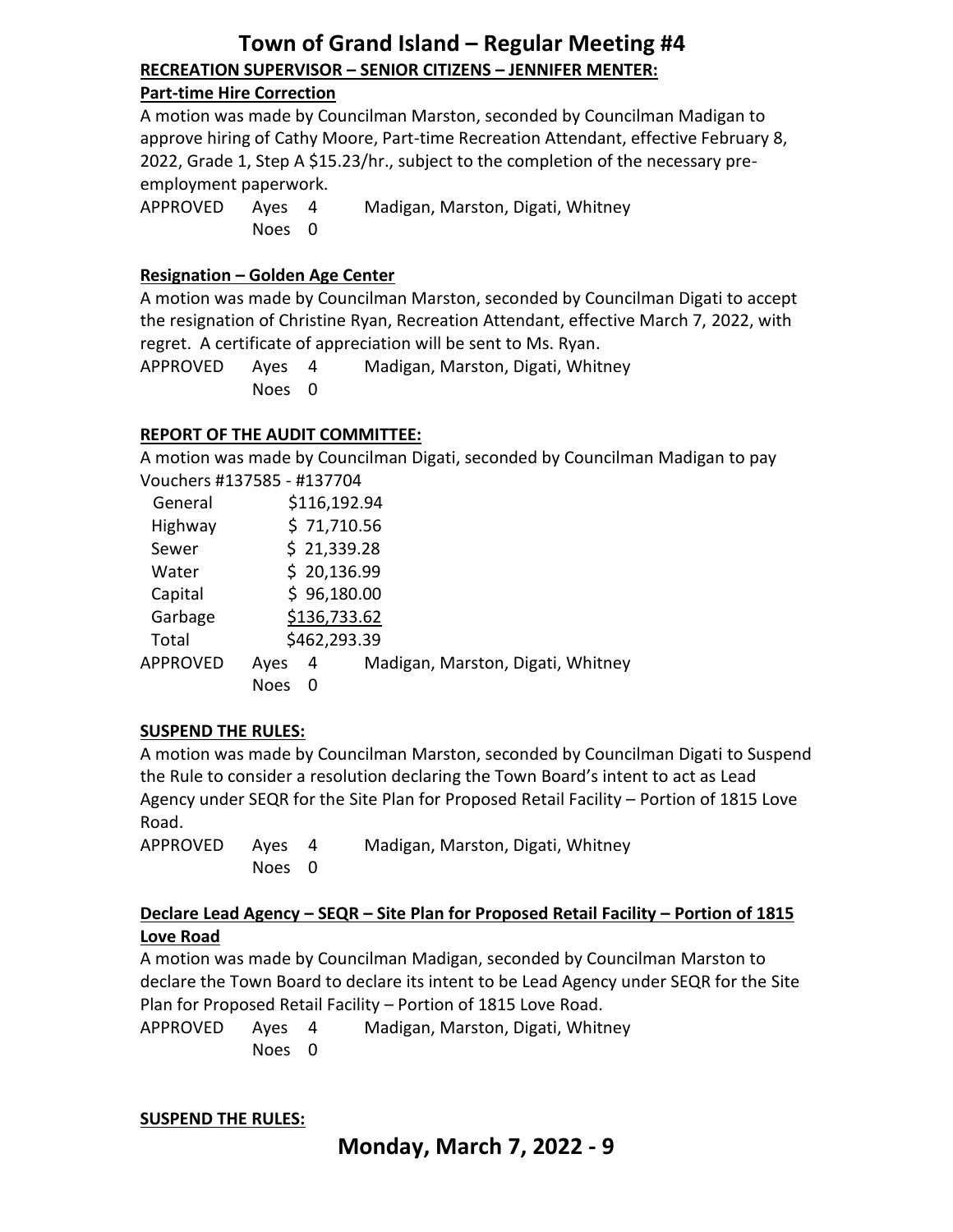A motion was made by Councilman Digati, seconded by Councilman Marston to consider authorizing the Supervisor to sign Agreement for the Payment of Municipal Engineering and Legal Expenses for the Long Road Distribution Facility, 2780 Long Road (Grand Island Commerce Center, Inc.)

APPROVED Ayes 4 Madigan, Marston, Digati, Whitney Noes 0

#### **Long Road Distribution Facility, 2780 Long Road (Grand Island Commerce Center) Authorize Supervisor to sign Agreement for the Payment of Municipal Engineering and Legal Expenses**

A motion was made by Councilman Madigan, seconded by Councilman Marston to authorize the Supervisor to sign the Agreement for the Payment of Municipal Engineering and Legal Expenses with Grand Island Commerce Center, Inc. APPROVED Ayes 4 Madigan, Marston, Digati, Whitney Noes 0

### **SUSPEND THE RULES:**

A motion was made by Councilman Marston, seconded by Councilman Digati to Suspend the Rules to consider a promotion in the Wastewater Department. APPROVED Ayes 4 Madigan, Marston, Digati, Whitney Noes 0

## **Promotion – Wastewater Department**

A motion was made by Councilman Digati, seconded by Councilman Marston to appoint Timothy Burns as Senior Wastewater Plant Operator (Provisional) as the rate of \$35.44/hr. as per AFSCME Contract to fill the currently vacant position. The promotion shall be contingent on satisfying the terms and conditions of the AFSCME contract and/or Erie County Civil Service.

APPROVED Ayes 4 Madigan, Marston, Digati, Whitney Noes 0

#### **PUBLIC COMMENTS:**

This is an opportunity for residents to comment on any matter regarding Town government on any subject.

Speakers: Rose Bugman, Kim Nason, Paul Salonek

#### **FROM THE BOARD:**

• **Lions Club Spaghetti Dinner – April 25th Knights of Columbus**

#### **ADJOURNMENT:**

A motion was made by Councilman Digati, seconded by Councilman Madigan to adjourn the meeting at 9:07p.m.

| APPROVED | Aves   | Madigan, Marston, Digati, Whitney |
|----------|--------|-----------------------------------|
|          | Noes 0 |                                   |